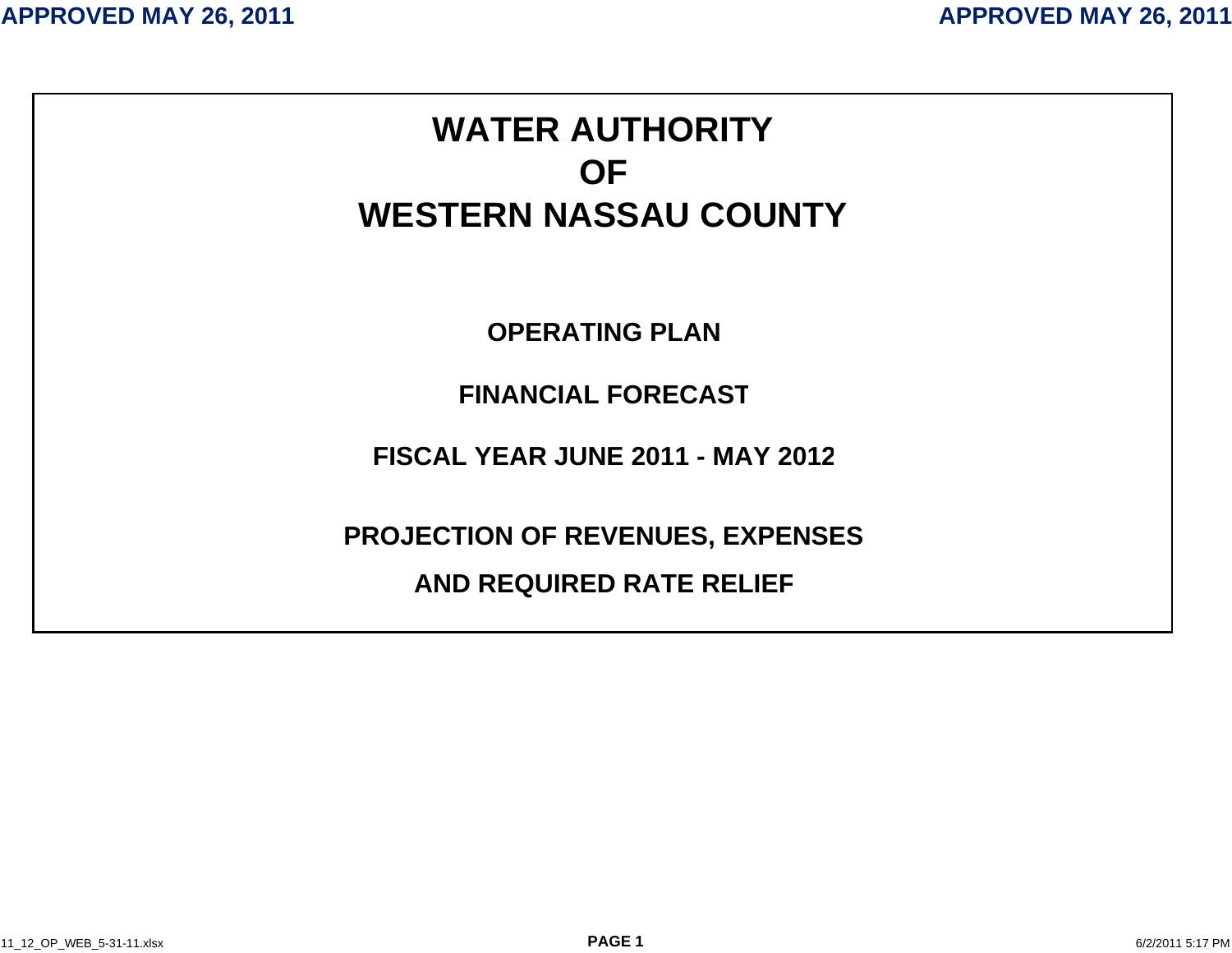### **Water Authority of Western Nassau Count y OPERATING PLANFISCAL YEAR JUNE 2011 - MAY 201 2 Table Of Contents**

| <b>Title</b>                                      | <b>Description</b>                                                            | Page #                  |
|---------------------------------------------------|-------------------------------------------------------------------------------|-------------------------|
| <b>Summary of Revenue Requirement</b>             | Summary of Major Items included in Revenue Requirement                        | 3                       |
| <b>Debt Coverage Ratio</b>                        | <b>Calculation of Required Debt Coverage Ratio</b>                            | 4                       |
| <b>Total Operation &amp; Maintenance Expenses</b> | <b>Summary of Operation &amp; Maintenance Expenses by Element</b>             | 5                       |
| <b>Production Expenses</b>                        | <b>Summary of O&amp;M Production Expenses by Element</b>                      | 6                       |
| <b>Transmission &amp; Distribution Expenses</b>   | <b>Summary of O&amp;M Transmission &amp; Distribution Expenses by Element</b> | $\overline{\mathbf{r}}$ |
| <b>Customer Service Expenses</b>                  | <b>Summary of O&amp;M Customer Service Expenses by Element</b>                | 8                       |
| <b>Administrative &amp; General Expenses</b>      | Summary of O&M Administrative & General Expenses by Element                   | 9                       |
| Variance vs. Fiscal Year 2010 Actuals             | <b>Comparison of O&amp;M Expenses vs. 2010 Actuals</b>                        | 10                      |
| <b>APPENDIX A</b>                                 | <b>Breakdown of Required Rate Relief by Element</b>                           | 11                      |
| <b>APPENDIX B</b>                                 | <b>Summary of Change in Revenue Requirement</b>                               | 12                      |
| #REF!                                             | <b>Comparison of Revenue Requirement vs. 2010 Bond Forecast</b>               | 13                      |
| #REF!                                             | <b>Comparison of O&amp;M Expenses vs. 2010 Bond Forecast</b>                  | 14                      |
| <b>APPROVED TARIFF RATES</b>                      | Proposed Old & New Rates by Service Classification                            | 15                      |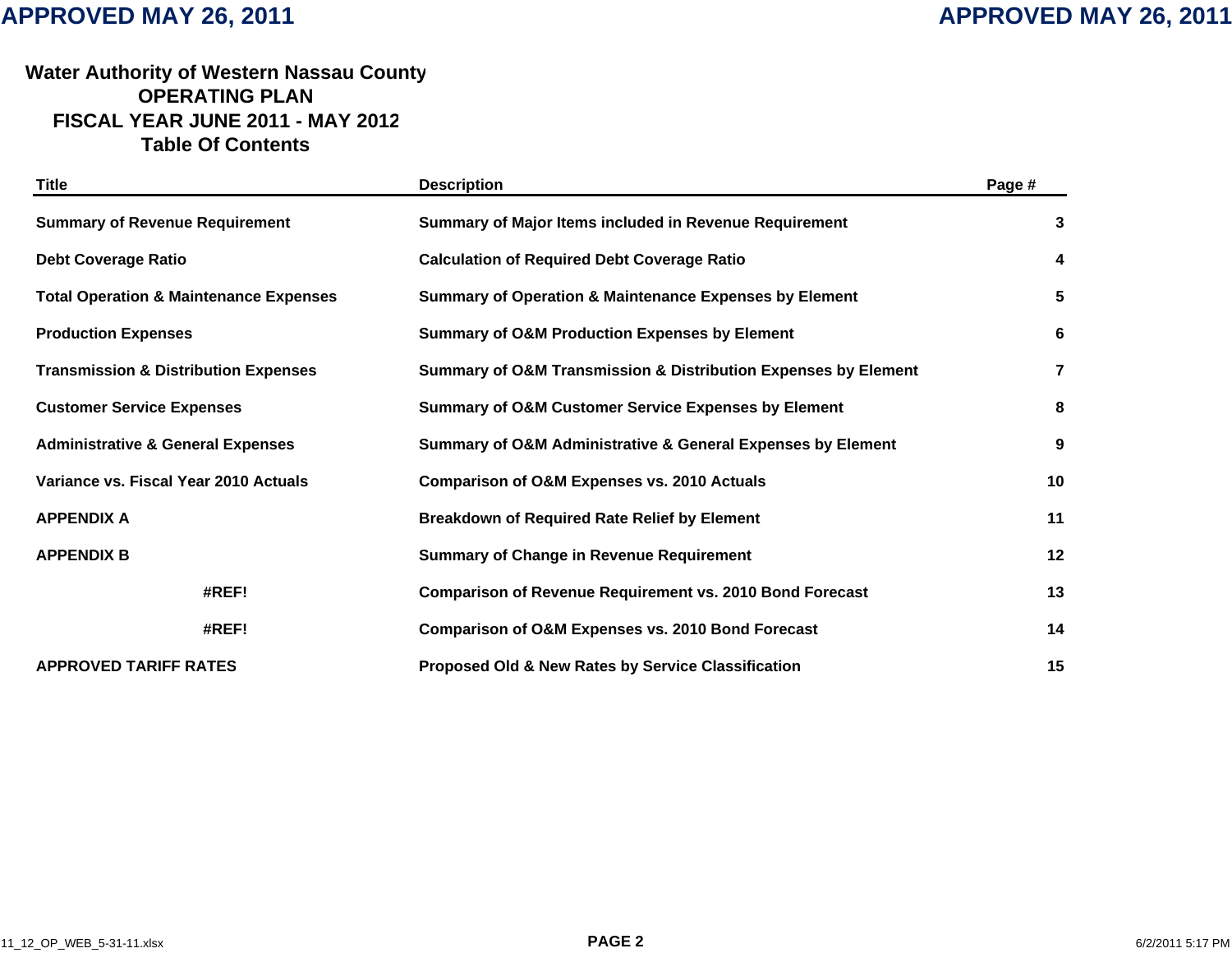### **Water Authority of Western Nassau Count y**

**Summary of Revenue Requirement Variance**

| <b>Dammary or Revenue Requirement</b>    |                |                    |               |                    |                |                | vanance         |
|------------------------------------------|----------------|--------------------|---------------|--------------------|----------------|----------------|-----------------|
| <b>Fiscal Year</b>                       | <b>Tariffs</b> |                    | Op Plan       |                    | <b>Op Plan</b> | <b>Op Plan</b> | <b>Before</b>   |
| $2011 - 12$                              | Projected      | <b>Adjustments</b> | $2011 - 12$   | <b>Rate Change</b> | $2011 - 12$    | $2010 - 11$    | <b>Increase</b> |
|                                          |                |                    |               |                    |                |                |                 |
| <b>Operating Revenues:</b>               |                |                    |               |                    |                |                |                 |
| <b>Residential Water Sales</b>           | \$8,804,200    |                    | \$8,804,200   | \$425,900          | \$9,230,100    | \$8,756,400    | \$47,800        |
| <b>Commercial Water Sales</b>            | 1,678,300      |                    | 1,678,300     | 81,200             | 1,759,500      | 1,924,710      | (246, 410)      |
| <b>Municipal Hydrant Rentals</b>         | 1,826,500      |                    | 1,826,500     | 88,400             | 1,914,900      | 1,825,590      | 910             |
| <b>Commercial Fire Sprinklers</b>        | 93,000         |                    | 93,000        | 4,500              | 97,500         | 89,440         | 3,560           |
| <b>Water Sales</b>                       | 12,402,000     |                    | 12,402,000    | 600,000            | 13,002,000     | 12,596,140     | (194, 140)      |
| <b>Other Revenue</b>                     | 60,000         |                    | 60,000        |                    | 60,000         | 50,000         | 10,000          |
| <b>Rate Subsidy</b>                      |                | 100,000            | 100,000       |                    | 100,000        | 100,000        |                 |
| <b>Rate Stabilization Contribution</b>   |                |                    |               |                    |                |                |                 |
| <b>Total Revenues</b>                    | 12,462,000     | 100,000            | 12,562,000    | 600,000            | 13,162,000     | 12,746,140     | (184, 140)      |
| <b>Operating Expenses:</b>               |                |                    |               |                    |                |                |                 |
| <b>Operations &amp; Maintenance</b>      | 8,175,510      |                    | 8,175,510     |                    | 8,175,510      | 8,119,540      | 55,970          |
| <b>Amortization of Plant</b>             | 1,170,000      |                    | 1,170,000     |                    | 1,170,000      | 1,126,900      | 43,100          |
| <b>Total Operating Expenses</b>          | 9,345,510      |                    | 9,345,510     |                    | 9,345,510      | 9,246,440      | 99,070          |
| <b>Total Utility Operating Margin</b>    | 3,116,490      | 100,000            | 3,216,490     | 600,000            | 3,816,490      | 3,499,700      | (283, 210)      |
| <b>Interest Charges &amp; Other:</b>     |                |                    |               |                    |                |                |                 |
| <b>Interest on Bonds</b>                 | 3,043,500      |                    | 3,043,500     |                    | 3,043,500      | 3,036,300      | 7,200           |
| <b>Amortization of Debt Expense</b>      | 76,800         |                    | 76,800        |                    | 76,800         | 84,500         | (7,700)         |
| <b>Transfer From Rate Fund</b>           |                |                    |               |                    |                |                |                 |
| Less: Interest & Other Income            | (1, 277, 000)  |                    | (1, 277, 000) |                    | (1, 277, 000)  | (1,636,600)    | 359,600         |
| <b>Net Interest Charges</b>              | 1,843,300      |                    | 1,843,300     |                    | 1,843,300      | 1,484,200      | 359,100         |
| <b>Surplus (Deficit)</b>                 | \$1,273,190    | \$100,000          | \$1,373,190   | \$600,000          | \$1,973,190    | \$2,015,500    | (\$642,310)     |
| <b>Debt Coverage Ratio</b>               | 1.223          |                    | 1.245         |                    | 1.377          | 1.373          |                 |
| <b>Required Change in Rates</b>          |                |                    |               | 600,000            | 600,000        | 850,000        |                 |
| <b>Required Change in Revenue</b>        |                | 100,000            |               | 600,000            | 700,000        | 850,000        |                 |
| <b>Percentage Rate Change</b>            |                |                    |               | 4.84%              | 4.84%          | 7.24%          |                 |
| Subsidy %                                |                | 0.81%              |               |                    | 0.81%          | 0.85%          |                 |
| <b>Rate Stabilization %</b>              |                |                    |               |                    |                |                |                 |
| <b>Total Additional Revenue Required</b> |                | 0.81%              |               | 4.84%              | 5.64%          | 8.09%          |                 |
|                                          |                |                    |               |                    |                |                |                 |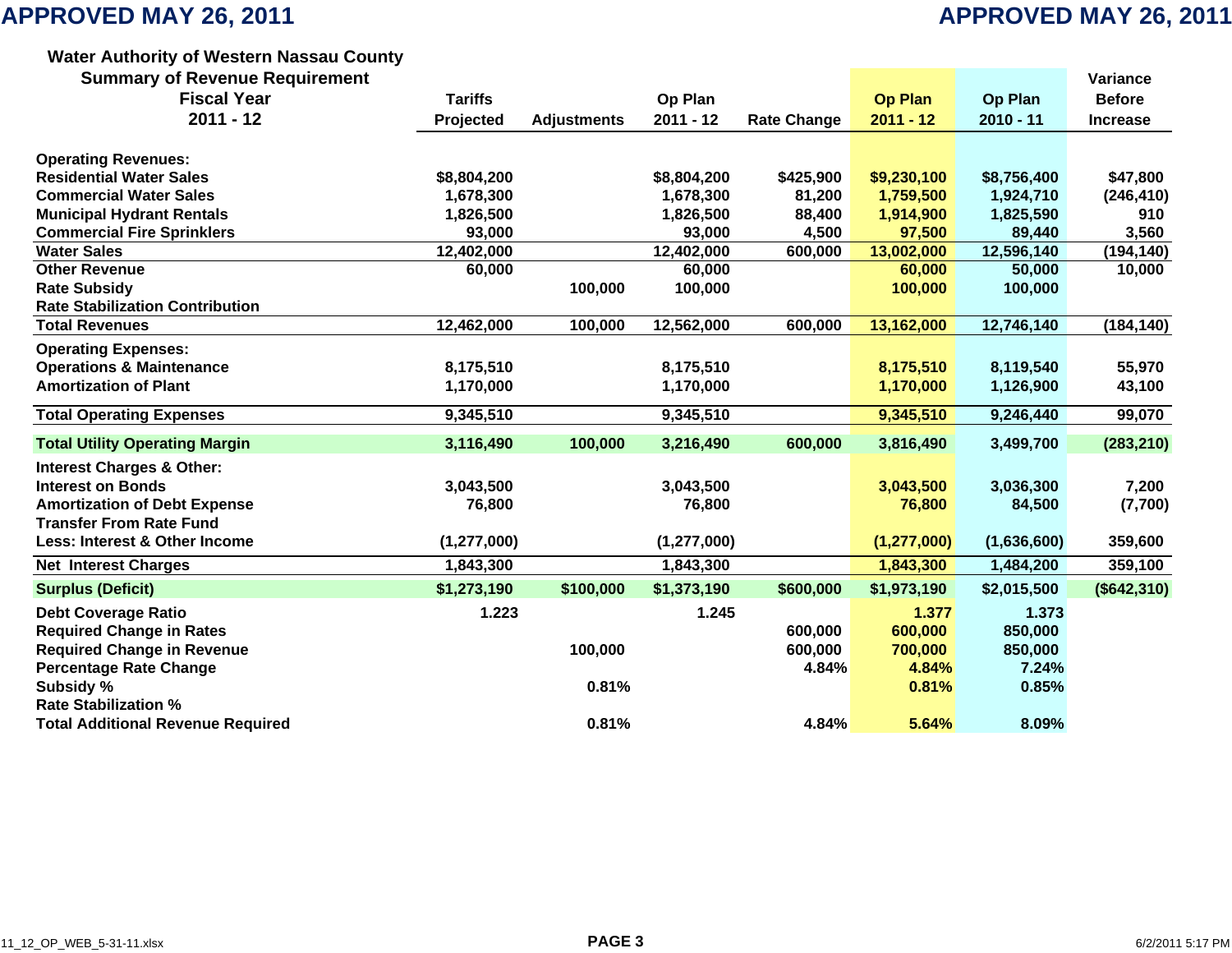### **Water Authority of Western Nassau Count y**

### **Debt Coverage Ratio 2011 - 12**

|     |                                       | <b>Operating</b><br><b>Plan</b> | Operating<br><b>Plan</b> | <b>Operating</b><br><b>Plan</b> | Operating<br><b>Plan</b> |
|-----|---------------------------------------|---------------------------------|--------------------------|---------------------------------|--------------------------|
|     |                                       | <b>Current Rates</b>            | <b>Adjustments</b>       | <b>Rate Change</b>              | $2010 - 11$              |
|     | <b>Total Utility Operating Margin</b> | 3,116,490                       | 3,216,490                | 3,816,490                       | 3,499,700                |
|     | Add:                                  |                                 |                          |                                 |                          |
| (a) | <b>Non-cash Items</b>                 | 1,170,000                       | 1,170,000                | 1,170,000                       | 1,126,900                |
|     | Interest & Other Income               | 1,277,000                       | 1,277,000                | 1,277,000                       | 1,636,600                |
|     | <b>Total Available for Coverage</b>   | 5,563,490                       | 5,663,490                | 6,263,490                       | 6,263,200                |
|     | <b>Debt Service:</b>                  |                                 |                          |                                 |                          |
|     | Interest on Revenue Bonds             | 3,043,500                       | 3,043,500                | 3,043,500                       | 3,036,300                |
|     | <b>Principle on Revenue Bonds</b>     | 1,505,000                       | 1,505,000                | 1,505,000                       | 1,525,000                |
|     | <b>Net Debt Service</b>               | 4,548,500                       | 4,548,500                | 4,548,500                       | 4,561,300                |
|     | <b>Ratio</b>                          | 1.223                           | 1.245                    | 1.377                           | 1.373                    |

**(a) Non-cash items are added back to Utility Operating Income and has no effect on the Debt Coverage Ratio.**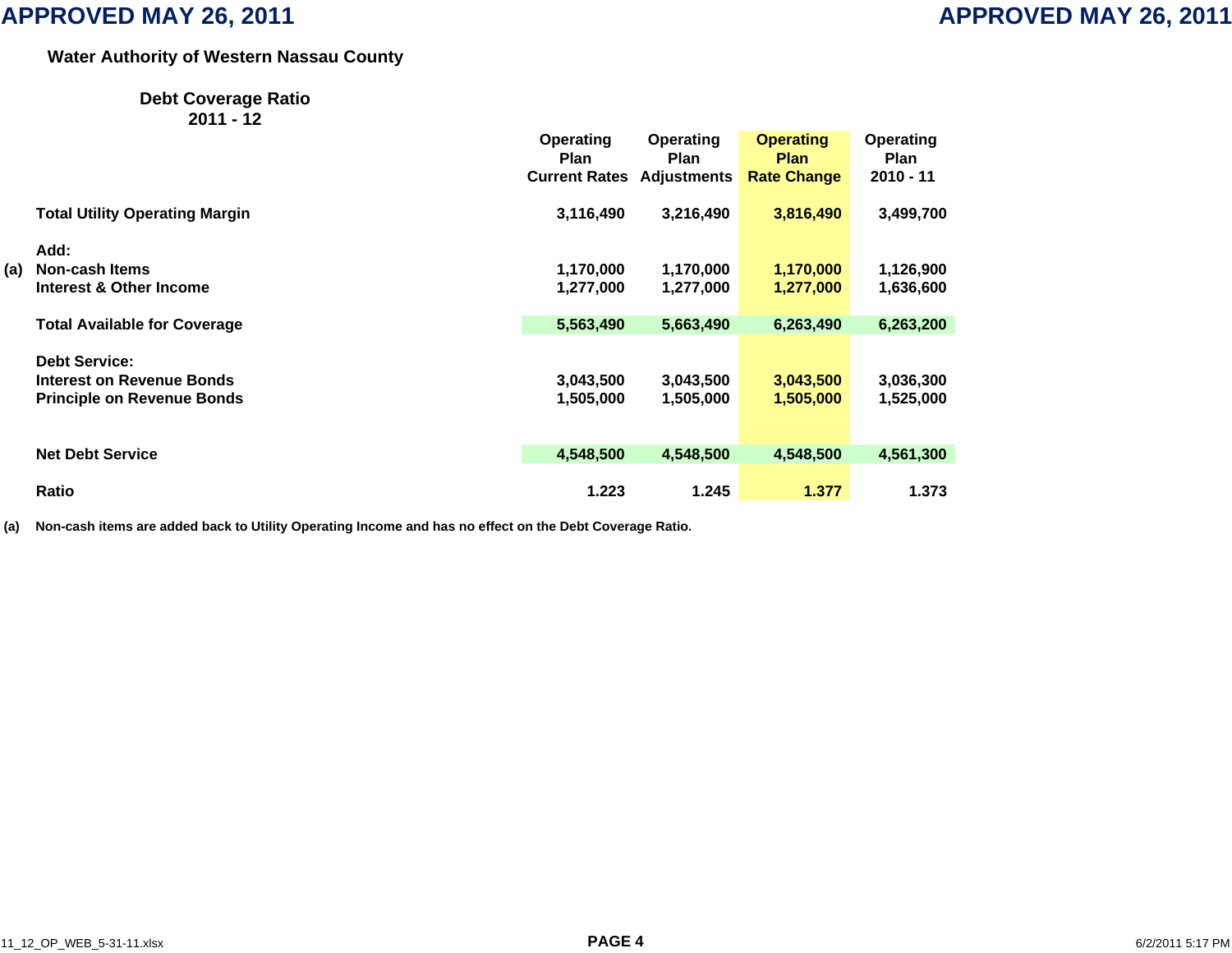| <b>Variance vs. Current Plan</b>                  | <b>Projected</b> | <b>Op Plan</b> |               |
|---------------------------------------------------|------------------|----------------|---------------|
| <b>Total Operation &amp; Maintenance Expenses</b> | $2011 - 12$      | 2010 - 11      | <b>Change</b> |
| <b>Supervisory Salaries</b>                       | \$1,083,360      | \$1,055,580    | \$27,780      |
| <b>Non Supervisory Salaries</b>                   | 1,871,720        | 1,985,450      | (113, 730)    |
| <b>Payroll Overheads</b>                          | 1,559,390        | 1,358,740      | 200,650       |
| <b>Transportation \ Purchasing</b>                | 229,160          | 211,830        | 17,330        |
| <b>Tools &amp; Work Equipment Charges</b>         | 4,380            | 15,070         | (10,690)      |
| <b>Materials &amp; Stores</b>                     | 48,210           | 26,670         | 21,540        |
| <b>Small Tools Including Uniforms</b>             | 28,470           | 27,810         | 660           |
| <b>Laboratory Charges</b>                         | 109,000          | 126,000        | (17,000)      |
| <b>Chemicals</b>                                  | 192,000          | 190,900        | 1,100         |
| <b>Production Contractors</b>                     | 75,000           | 95,850         | (20, 850)     |
| <b>T &amp; D Contractors</b>                      | 111,000          | 132,800        | (21, 800)     |
| <b>Billing and Inserting Contractor</b>           | 62,800           | 57,800         | 5,000         |
| <b>Special Services</b>                           | 222,500          | 230,500        | (8,000)       |
| <b>Purchased Power</b>                            | 1,360,800        | 1,363,100      | (2,300)       |
| <b>Building &amp; Yard Maintenance</b>            | 19,220           | 25,400         | (6, 180)      |
| <b>Various Training and Education</b>             | 19,100           | 12,860         | 6,240         |
| <b>Uncollectibles</b>                             | 15,000           | 12,000         | 3,000         |
| <b>Insurance Costs</b>                            | 262,400          | 262,900        | (500)         |
| <b>General Office Supplies &amp; Expenses</b>     | 83,700           | 85,200         | (1,500)       |
| <b>Information Systems</b>                        | 231,700          | 236,600        | (4,900)       |
| <b>Administrative Costs</b>                       | 31,900           | 35,680         | (3,780)       |
| <b>Central Operations Office</b>                  | 422,400          | 428,050        | (5,650)       |
| <b>Production Miscellaneous</b>                   | 31,000           | 37,500         | (6, 500)      |
| <b>T &amp; D Miscellaneous</b>                    | 80,100           | 97,500         | (17, 400)     |
| <b>Customer Service Miscellaneous</b>             | 21,200           | 7,750          | 13,450        |
| <b>Total Summary by Functional Cost</b>           | \$8,175,510      | \$8,119,540    | \$55,970      |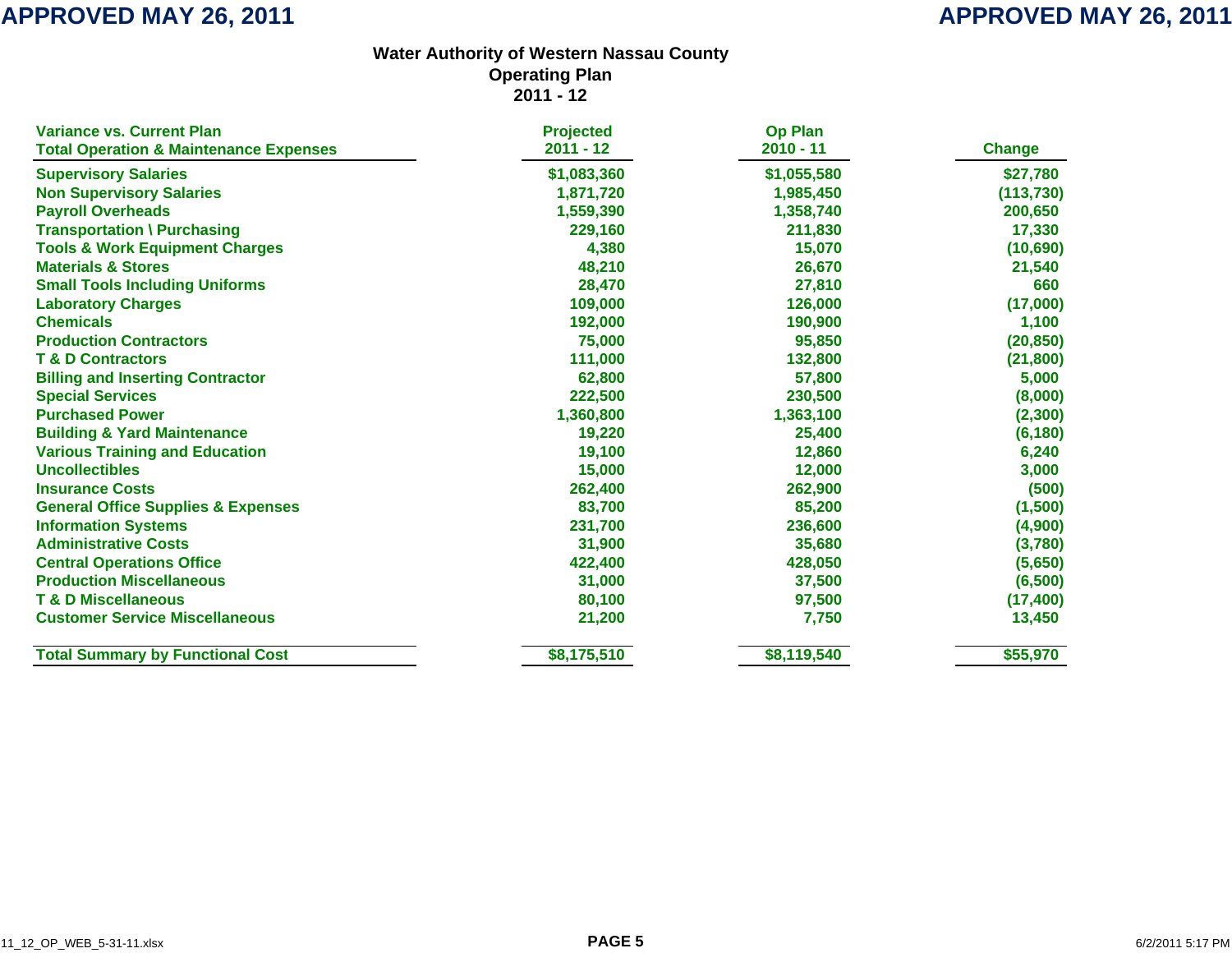| <b>Variance vs. Current Plan</b><br><b>Production Expenses</b> | <b>Projected</b><br>$2011 - 12$ | <b>Op Plan</b><br>$2010 - 11$ | <b>Change</b> |
|----------------------------------------------------------------|---------------------------------|-------------------------------|---------------|
| (Source of Supply, Pumping and Water Treatment Expenses)       |                                 |                               |               |
| <b>Supervisory Salaries</b>                                    | \$339,220                       | \$344,220                     | (\$5,000)     |
| <b>Non Supervisory Salaries</b>                                | 612,200                         | 618,580                       | (6, 380)      |
| <b>Payroll Overheads - Production</b>                          | 502,070                         | 430,180                       | 71,890        |
| <b>Transportation \ Purchasing</b>                             | 109,520                         | 100,880                       | 8,640         |
| <b>Materials</b>                                               | 6,150                           | 12,550                        | (6,400)       |
| <b>Small Tools including Uniforms</b>                          | 20,000                          | 19,660                        | 340           |
| <b>Tools &amp; Work Equipment</b>                              | 120                             | 5,400                         | (5, 280)      |
| <b>Laboratory Charges</b>                                      | 109,000                         | 126,000                       | (17,000)      |
| <b>Chemicals</b>                                               | 192,000                         | 190,900                       | 1,100         |
| <b>Contractors:</b>                                            |                                 |                               |               |
| <b>Pump Repairs &amp; Maintenance</b>                          | 28,250                          | 44,900                        | (16, 650)     |
| <b>Structures and Improvements</b>                             | 23,000                          | 16,200                        | 6,800         |
| <b>Water Treatment</b>                                         | 15,000                          | 26,000                        | (11,000)      |
| <b>VOC Towers Maintenance</b>                                  | 8,750                           | 8,750                         |               |
| <b>Purchased Power</b>                                         | 1,360,800                       | 1,363,100                     | (2, 300)      |
| <b>Snow Removal &amp; Ground Maintenance</b>                   | 14,220                          | 20,900                        | (6,680)       |
| <b>Miscellaneous Voucher Purchases:</b>                        |                                 |                               |               |
| <b>Pumping Equipment</b>                                       | 16,000                          | 22,500                        | (6,500)       |
| <b>Structures &amp; Improvements</b>                           | 15,000                          | 15,000                        |               |
| <b>Water Treatment Supplies</b>                                |                                 |                               |               |
| <b>Total Production Expenses</b>                               | \$3,371,300                     | \$3,365,720                   | \$5,580       |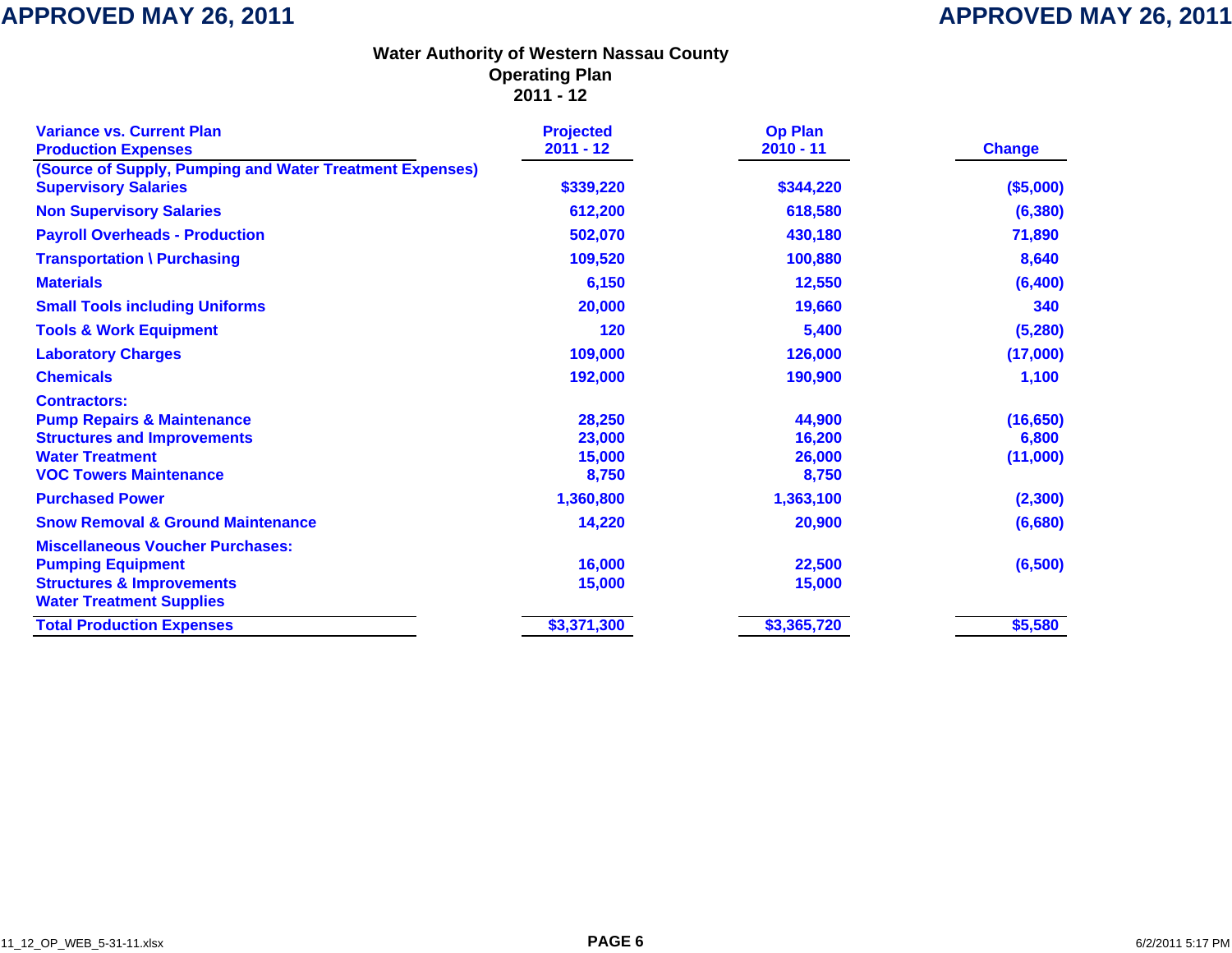| <b>Variance vs. Current Plan</b><br><b>Transmission &amp; Distribution Expenses</b> | <b>Projected</b><br>$2011 - 12$ | <b>Op Plan</b><br>$2010 - 11$ | <b>Change</b> |
|-------------------------------------------------------------------------------------|---------------------------------|-------------------------------|---------------|
| <b>Supervisory Salaries</b>                                                         | \$123,090                       | \$98,630                      | \$24,460      |
|                                                                                     |                                 |                               |               |
| <b>Non Supervisory Salaries</b>                                                     | 678,450                         | 728,070                       | (49, 620)     |
| <b>Payroll Overheads - T &amp; D</b>                                                | 422,970                         | 369,370                       | 53,600        |
| <b>Transportation \ Purchasing</b>                                                  | 89,530                          | 84,220                        | 5,310         |
| <b>Tools &amp; Work Equipment</b>                                                   | 4,020                           | 9,360                         | (5, 340)      |
| <b>Materials</b>                                                                    | 39,500                          | 12,950                        | 26,550        |
| <b>Small Tools including Uniforms</b>                                               | 5,000                           | 4,790                         | 210           |
| <b>Tank Repair &amp; Painting</b>                                                   |                                 |                               |               |
| <b>Contractor Charges:</b>                                                          |                                 |                               |               |
| <b>Paving Contractors</b>                                                           | 51,000                          | 47,400                        | 3,600         |
| <b>Mark Out Contractors</b>                                                         | 60,000                          | 85,400                        | (25, 400)     |
| <b>Main Cleaning</b>                                                                |                                 |                               |               |
| <b>Engineering Services</b>                                                         | 20,000                          | 20,000                        |               |
| <b>Miscellaneous Voucher Purchases:</b>                                             |                                 |                               |               |
| <b>Removing &amp; Resetting Meters</b>                                              | 1,200                           | 1,200                         |               |
| <b>Boring Samples</b>                                                               | 5,000                           | 5,000                         |               |
| T & D - Maintenance                                                                 |                                 |                               |               |
| <b>Mains</b>                                                                        | 2,400                           | 2,600                         | (200)         |
| <b>Services</b>                                                                     | 46,500                          | 44,700                        | 1,800         |
| <b>Carting Refuse From Station 44</b>                                               | 25,000                          | 44,000                        | (19,000)      |
| <b>Total Transmission &amp; Distribution Expenses</b>                               | \$1,573,660                     | \$1,557,690                   | \$15,970      |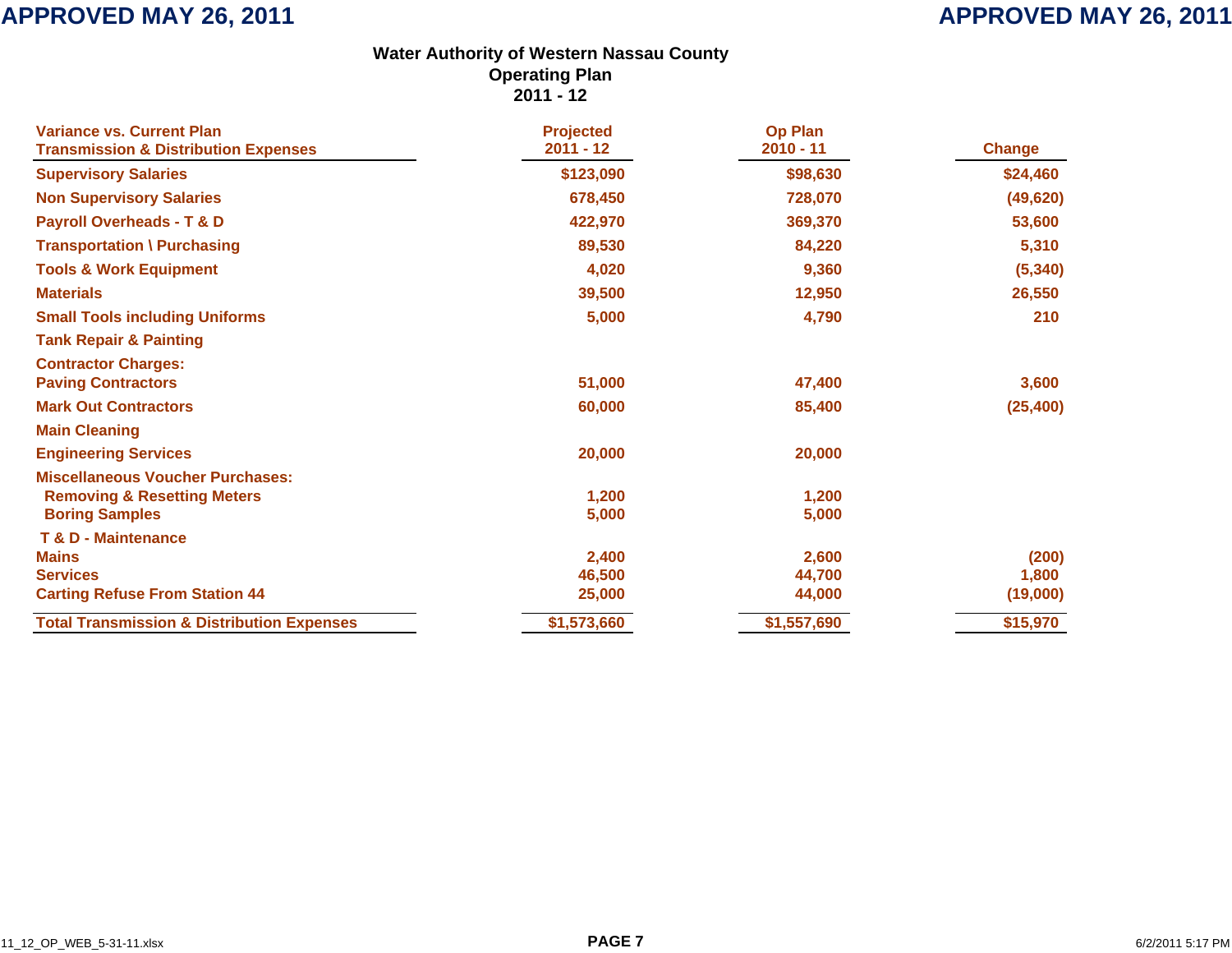| <b>Variance vs. Current Plan</b><br><b>Customer Service Expenses</b>                                                                                                     | <b>Projected</b><br>$2011 - 12$ | <b>Op Plan</b><br>$2010 - 11$ | <b>Change</b>      |
|--------------------------------------------------------------------------------------------------------------------------------------------------------------------------|---------------------------------|-------------------------------|--------------------|
| <b>Supervisory Salaries - Office</b>                                                                                                                                     | \$164,510                       | \$161,280                     | \$3,230            |
|                                                                                                                                                                          |                                 |                               |                    |
| <b>Non Supervisory Salaries</b>                                                                                                                                          | 447,920                         | 486,370                       | (38, 450)          |
| <b>Payroll Overheads - Customer Service</b>                                                                                                                              | 323,180                         | 289,370                       | 33,810             |
| <b>Transportation \ Purchasing</b>                                                                                                                                       | 18,440                          | 16,710                        | 1,730              |
| <b>Materials</b>                                                                                                                                                         | 2,080                           | 970                           | 1,110              |
| <b>Small Tools including Uniforms - Operations</b>                                                                                                                       | 3,000                           | 3,150                         | (150)              |
| <b>Tools &amp; Work</b>                                                                                                                                                  | 120                             | 130                           | (10)               |
| <b>Information Systems:</b><br><b>MUPS Software Maintenance &amp; Support</b><br><b>Info Systems Equipment Maintenance</b><br><b>Miscellaneous Data Processing Costs</b> | 208,500<br>22,900<br>300        | 202,100<br>34,200<br>300      | 6,400<br>(11, 300) |
| <b>Uncollectibles</b>                                                                                                                                                    | 15,000                          | 12,000                        | 3,000              |
| <b>Billing and Inserting Contractor</b>                                                                                                                                  | 62,800                          | 57,800                        | 5,000              |
| <b>Annual Water Supply Statement</b><br><b>Rights &amp; Responsibility Brochure</b>                                                                                      | 11,000                          | 11,000                        |                    |
| <b>Customer Outreach</b>                                                                                                                                                 | 5,000                           | 5,000                         |                    |
| <b>Miscellaneous Voucher Purchases:</b><br><b>Meter Reading</b><br><b>Billing &amp; Accounting</b>                                                                       | 6,800<br>14,400                 | 5,350<br>2,400                | 1,450<br>12,000    |
| <b>Total Customer Service Expenses</b>                                                                                                                                   | \$1,305,950                     | \$1,288,130                   | \$17,820           |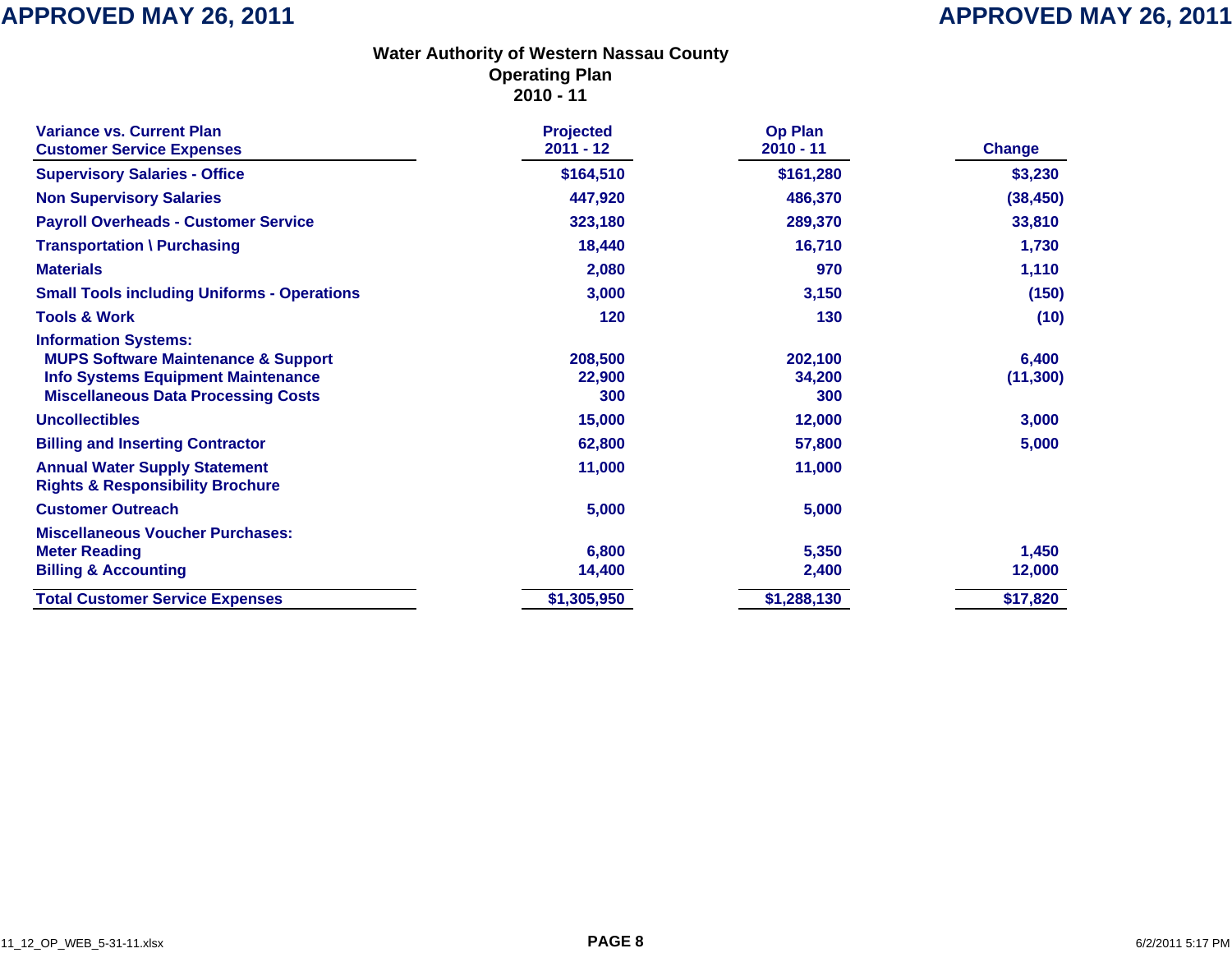| <b>Variance vs. Current Plan</b><br><b>Administrative &amp; General Expenses</b> | <b>Projected</b><br>$2011 - 12$ | <b>Op Plan</b><br>$2010 - 11$ | <b>Change</b> |
|----------------------------------------------------------------------------------|---------------------------------|-------------------------------|---------------|
| <b>Supervisory Salaries</b>                                                      | \$430,750                       | \$426,850                     | \$3,900       |
| <b>Chairman Salary</b>                                                           | 25,790                          | 24,600                        | 1,190         |
| <b>Non Supervisory Salaries</b>                                                  | 133,150                         | 152,430                       | (19, 280)     |
| <b>Payroll Overheads - Administrative</b>                                        | 311,170                         | 269,820                       | 41,350        |
| <b>Transportation</b>                                                            | 11,670                          | 10,020                        | 1,650         |
| <b>Small Tools</b>                                                               | 470                             | 210                           | 260           |
| <b>Tools &amp; Work</b>                                                          | 120                             | 180                           | (60)          |
| <b>Materials</b>                                                                 | 480                             | 200                           | 280           |
| <b>Legal Services</b>                                                            | 154,000                         | 149,500                       | 4,500         |
| <b>Audit &amp; Actuarial Fees</b>                                                | 32,500                          | 45,000                        | (12,500)      |
| <b>General Liability Insurance</b>                                               | 224,600                         | 228,400                       | (3,800)       |
| <b>Property Insurance</b>                                                        | 37,800                          | 34,500                        | 3,300         |
| <b>Building &amp; Yard Maintenance</b>                                           | 5,000                           | 4,500                         | 500           |
| <b>Central Operations Office:</b>                                                |                                 |                               |               |
| <b>Lease Payments</b>                                                            | 252,000                         | 244,700                       | 7,300         |
| <b>Property Taxes</b>                                                            | 77,900                          | 65,400                        | 12,500        |
| <b>Office Repairs &amp; Lease Requirements</b>                                   | 4,700                           | 45,700                        | (41,000)      |
| <b>Electric &amp; Heating</b>                                                    | 70,000                          | 54,400                        | 15,600        |
| <b>Cleaning Service</b>                                                          | 7,500                           | 7,500                         |               |
| <b>Carting Refuse Costs</b>                                                      | 2,500                           | 2,750                         | (250)         |
| <b>HVAC Maintenance Contract</b>                                                 | 6,000                           | 6,000                         |               |
| <b>Fire Inspections</b>                                                          | 600                             | 400                           | 200           |
| <b>Pest Control</b>                                                              | 1,200                           | 1,200                         |               |
| <b>Administrative Voucher Charges:</b>                                           |                                 |                               |               |
| <b>Various Training and Education</b>                                            | 18,700                          | 12,860                        | 5,840         |
| <b>Industry Related Conferences/Meetings</b>                                     | 400                             |                               | 400           |
| <b>Telephone Charges</b>                                                         | 53,300                          | 53,900                        | (600)         |
| <b>Office Postage</b>                                                            | 10,500                          | 11,000                        | (500)         |
| <b>Office Machine Supplies/Expense</b>                                           | 19,900                          | 20,300                        | (400)         |
| <b>Dues, Memberships &amp; Licenses</b>                                          | 13,900                          | 14,000                        | (100)         |
| <b>Public/Legal Notices</b>                                                      | 7,100                           | 5,000                         | 2,100         |
| <b>Bond Trustee Fees</b>                                                         | 3,200                           | 7,550                         | (4, 350)      |
| <b>Employee Programs</b>                                                         | 5,600                           | 6,180                         | (580)         |
| <b>Miscellaneous Administrative</b>                                              | 2,100                           | 2,950                         | (850)         |
| <b>Total Administrative &amp; General Expenses</b>                               | \$1,924,600                     | \$1,908,000                   | \$16,600      |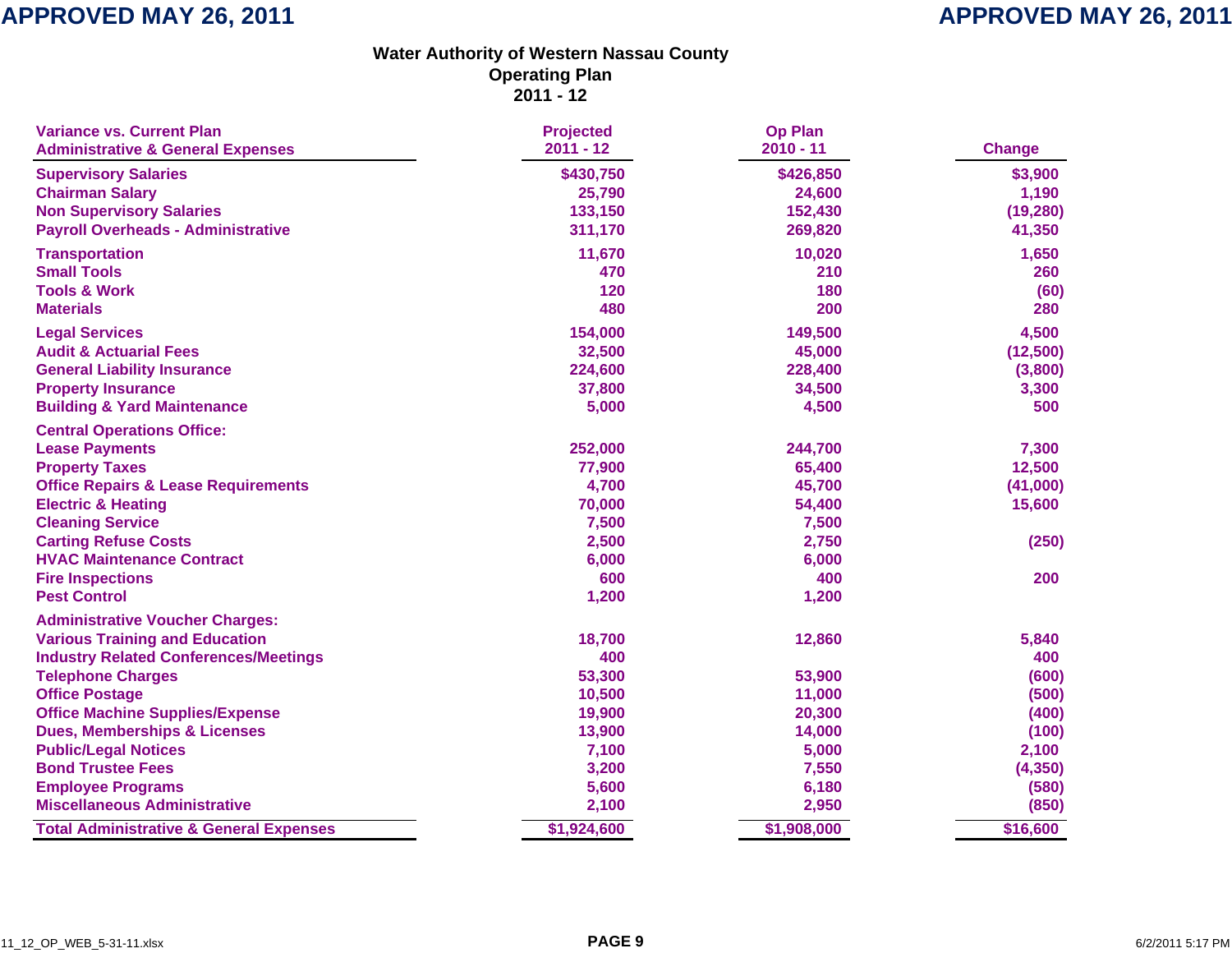| Variance vs. Fiscal Year 2010 Actuals         | <b>Projected</b> | <b>Actual</b> |            |
|-----------------------------------------------|------------------|---------------|------------|
| <b>Summary by Functional Cost</b>             | $2011 - 12$      | FY 2010       | Change     |
| <b>Supervisory Salaries</b>                   | \$1,083,360      | \$1,096,200   | (\$12,840) |
| <b>Non Supervisory Salaries</b>               | 1,871,720        | 2,089,600     | (217, 880) |
| <b>Payroll Overheads</b>                      | 1,559,390        | 1,159,900     | 399,490    |
| Transportation \ Purchasing                   | 229,160          | 217,300       | 11,860     |
| <b>Tools &amp; Work Equipment Charges</b>     | 4,380            | 4,600         | (220)      |
| <b>Materials &amp; Stores</b>                 | 48,210           | 97,400        | (49, 190)  |
| <b>Small Tools Including Uniforms</b>         | 28,470           | 48,200        | (19, 730)  |
| <b>Laboratory Charges</b>                     | 109,000          | 132,300       | (23, 300)  |
| <b>Chemicals</b>                              | 192,000          | 254,200       | (62, 200)  |
| <b>Production Contractors</b>                 | 75,000           |               | 75,000     |
| <b>T &amp; D Contractors</b>                  | 111,000          | 119,100       | (8, 100)   |
| <b>Billing and Inserting Contractor</b>       | 62,800           | 60,300        | 2,500      |
| <b>Special Services</b>                       | 222,500          | 169,800       | 52,700     |
| <b>Purchased Power</b>                        | 1,360,800        | 1,243,400     | 117,400    |
| <b>Building &amp; Yard Maintenance</b>        | 19,220           | 24,200        | (4,980)    |
| <b>Various Training and Education</b>         | 19,100           | 10,900        | 8,200      |
| <b>Uncollectibles</b>                         | 15,000           | 18,800        | (3,800)    |
| <b>Insurance Costs</b>                        | 262,400          | 258,800       | 3,600      |
| <b>General Office Supplies &amp; Expenses</b> | 83,700           | 82,500        | 1,200      |
| <b>Information Systems</b>                    | 231,700          | 183,500       | 48,200     |
| <b>Administrative Costs</b>                   | 31,900           | 10,700        | 21,200     |
| <b>Central Operations Office</b>              | 422,400          | 429,300       | (6,900)    |
| <b>Production Miscellaneous</b>               | 31,000           | 48,550        | (17, 550)  |
| <b>T &amp; D Miscellaneous</b>                | 80,100           | 15,280        | 64,820     |
| <b>Customer Service Miscellaneous</b>         | 21,200           | 15,570        | 5,630      |
| <b>Total Summary by Functional Cost</b>       | \$8,175,510      | \$7,790,400   | \$385,110  |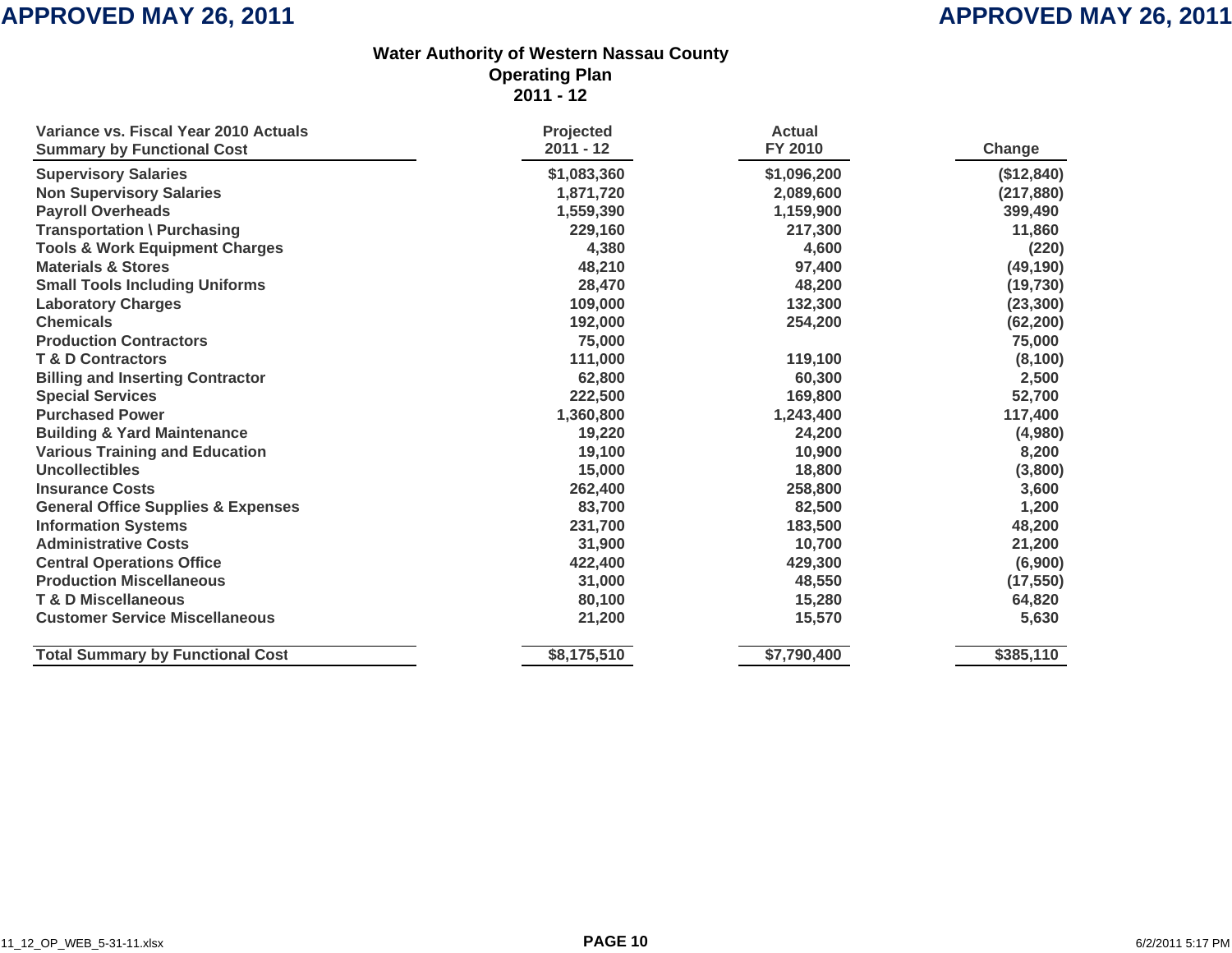**APPENDIX A**

### **Water Authority of Western Nassau Count y Operating Plan 2011 - 12Breakdown of Required Rate Relief by Element**

|     | Category                                         | <b>Fiscal Year</b><br>$2011 - 12$ | <b>Fiscal Year</b><br>$2010 - 11$ | Change       |
|-----|--------------------------------------------------|-----------------------------------|-----------------------------------|--------------|
|     |                                                  |                                   |                                   |              |
| (b) | <b>Operating Revenues:</b>                       | \$12,562,000                      | \$12,746,140                      | (\$184, 140) |
|     | <b>Operation &amp; Maintenance Expenses:</b>     |                                   |                                   |              |
|     | Labor                                            | 2,955,080                         | 3,041,030                         | (85,950)     |
|     | <b>Employee Benefits</b>                         | 1,559,390                         | 1,358,740                         | 200,650      |
|     | <b>Power</b>                                     | 1,360,800                         | 1,363,100                         | (2,300)      |
|     | <b>Office Operations</b>                         | 737,800                           | 749,850                           | (12,050)     |
|     | <b>Transportation, Tools &amp; Materials</b>     | 329,440                           | 306,780                           | 22,660       |
|     | <b>Chemicals</b>                                 | 192,000                           | 190,900                           | 1,100        |
|     | <b>Insurance</b>                                 | 262,400                           | 262,900                           | (500)        |
|     | <b>Contractors</b>                               | 580,300                           | 642,950                           | (62, 650)    |
|     | Other O&M                                        | 198,300                           | 203,290                           | (4,990)      |
| (a) | <b>Total Operation &amp; Maintenance</b>         | 8,175,510                         | 8,119,540                         | 55,970       |
|     | <b>Financing Activity</b>                        |                                   |                                   |              |
| (a) | <b>Interest &amp; Other Income</b>               | 1,277,000                         | 1,636,600                         | (359, 600)   |
|     | <b>Debt Requirements:</b>                        |                                   |                                   |              |
|     | <b>Interest Expense</b>                          | 3,043,500                         | 3,036,300                         | 7,200        |
|     | <b>Principal Repayment</b>                       | 1,505,000                         | 1,525,000                         | (20,000)     |
|     | <b>Total Debt Service</b>                        | 4,548,500                         | 4,561,300                         | (12, 800)    |
|     | <b>Required Return on Debt</b>                   | 1,714,990                         | 1,701,900                         | 13,090       |
| (a) | <b>Required Debt Coverage</b>                    | 6,263,490                         | 6,263,200                         | 290          |
| (a) | <b>Total Revenue Required Before Adjustments</b> | 13,162,000                        | 12,746,140                        | 415,860      |
| (b) | <b>Revenue Adjustments</b>                       |                                   | (184, 140)                        | 184,140      |
|     | <b>Total Revenue Required</b>                    | \$13,162,000                      | \$12,562,000                      | \$600,000    |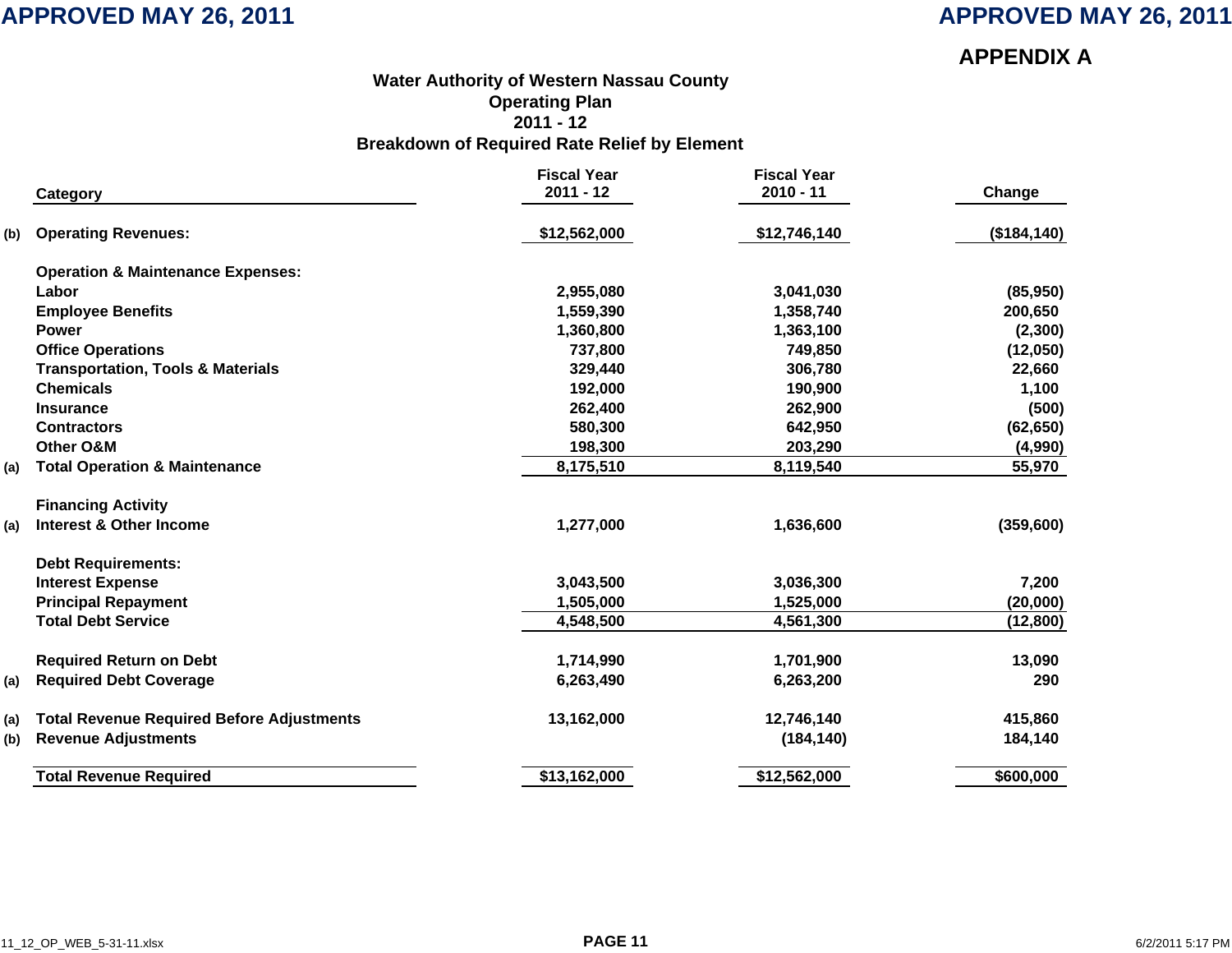### **APPENDIX B**

### **Water Authority of Western Nassau Count y Operating Plan 2011 - 12 Summary of Change in Revenue Requirement**

| <b>Change in Water Service Revenues</b>             |              |       |
|-----------------------------------------------------|--------------|-------|
| Water Revenue per last Operating Plan               | \$12,596,140 |       |
| <b>Water Revenues Projected per Tariffs</b>         | 12,402,000   |       |
| <b>Change in Water Service Revenues</b>             | (194, 140)   |       |
| <b>Change in Miscellaneous Revenue</b>              | 10,000       |       |
|                                                     | (184, 140)   |       |
| <b>Revenue Change by Category</b>                   |              |       |
| <b>Change in Residential Revenue</b>                | 47,800       |       |
| <b>Change in Commercial Revenue</b>                 | (246, 410)   |       |
| <b>Change in Other Revenue</b>                      | 14,470       |       |
| <b>Change in Revenues</b>                           | (184, 140)   |       |
| <b>Change in Revenue Requirement</b>                |              |       |
| <b>Additional Revenue due to Revenue Forecast</b>   | 184,140      | 1.48% |
| <b>Additional Revenue due to Operating Activity</b> | 55,970       | 0.45% |
| <b>Additional Revenue due to Financing Activity</b> | 359,890      | 2.90% |
| <b>Revenue Shortfall</b>                            | 600,000      | 4.84% |
| <b>Change in Rate Subsidy</b>                       |              |       |
| <b>Required Rate Increase</b>                       | \$600,000    | 4.84% |